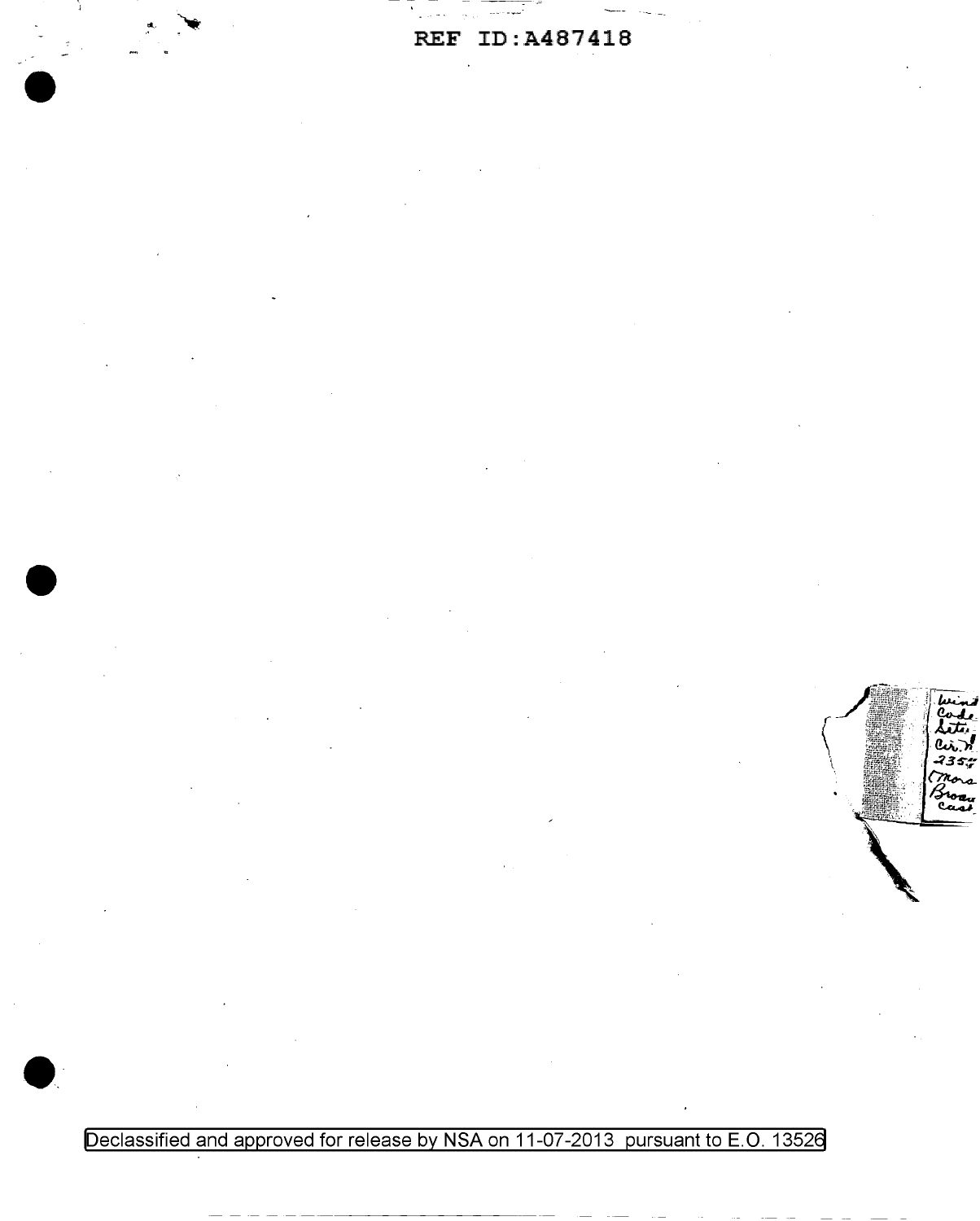$From:$ Tokyo. To : Washington 19 November 1941  $(j19)$ 

RETRANSLATION 26 Sept. 44.

Circular  $#2354$ 

Strictly Secret:

In the event that our side's foreign relations are about to roll up to the shores of calamity, will<br>you note that we will insert 5 times at the beginning and end of General News Broadcasts the following words:

- (1) In case Japanese-American relations become mortally strained (  $\sqrt{2}$  ) ), HIGASHI;
- In the case of Japanese Soviet relations,  $(2)$ KITA;  $\epsilon$
- Japanese-British relations (including<br>their implications in Thai together with  $(3)$ Malaya and the Netherlands East Indies), NISHI.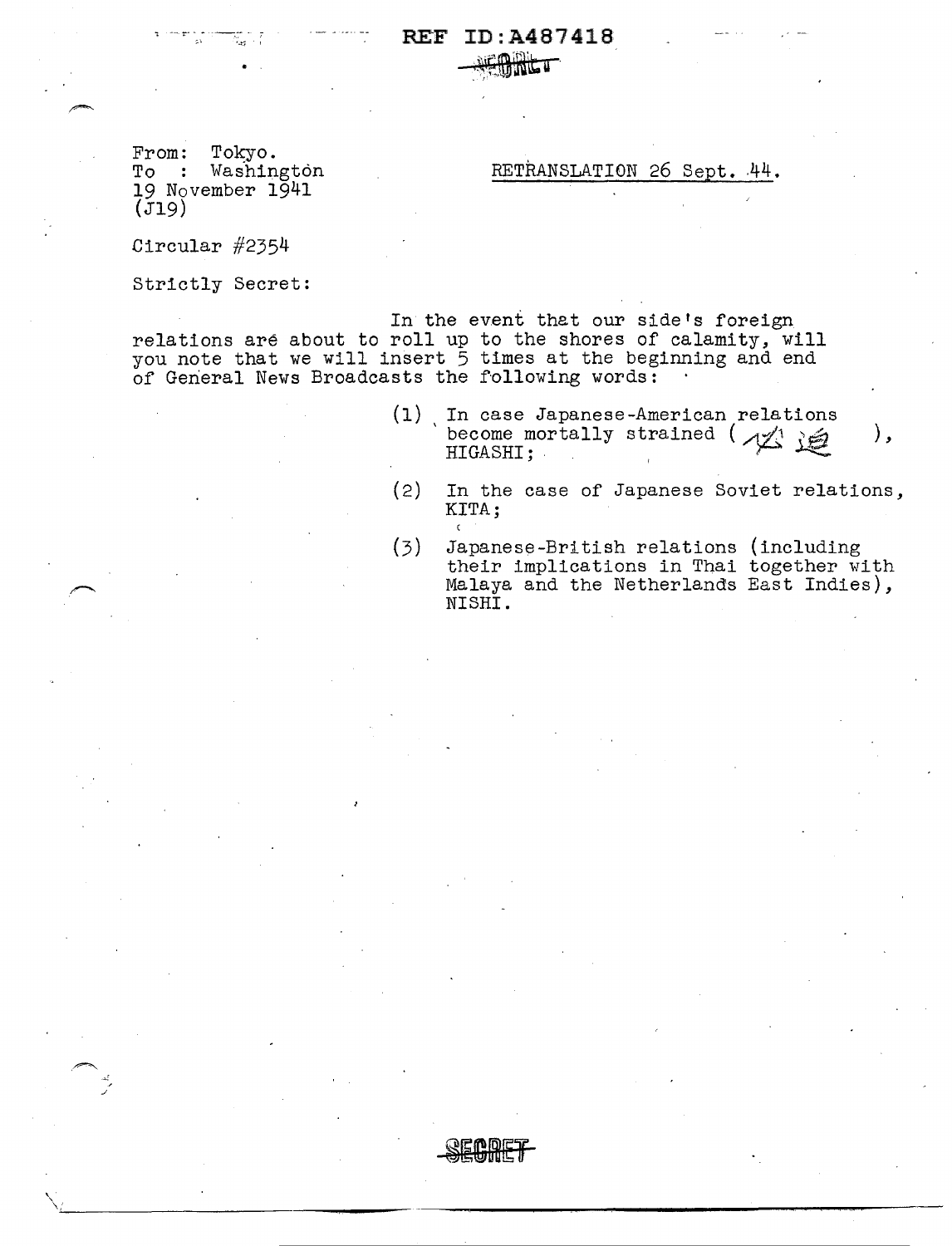Strictly Good In the event that Our Side's raign relations are about to reserve to The blores of calamity wil you note the following words: Japanese-(uncich) Lained) 1. In cases rulations become (XY martally as 24 Dert Use Can of Jepanne Soviet. Relations, Thir  $z^{\mu}$ 3, 4 Japanis - Amoycan Relations (includ Meix implications sur that the molen of East Independ , Mishi.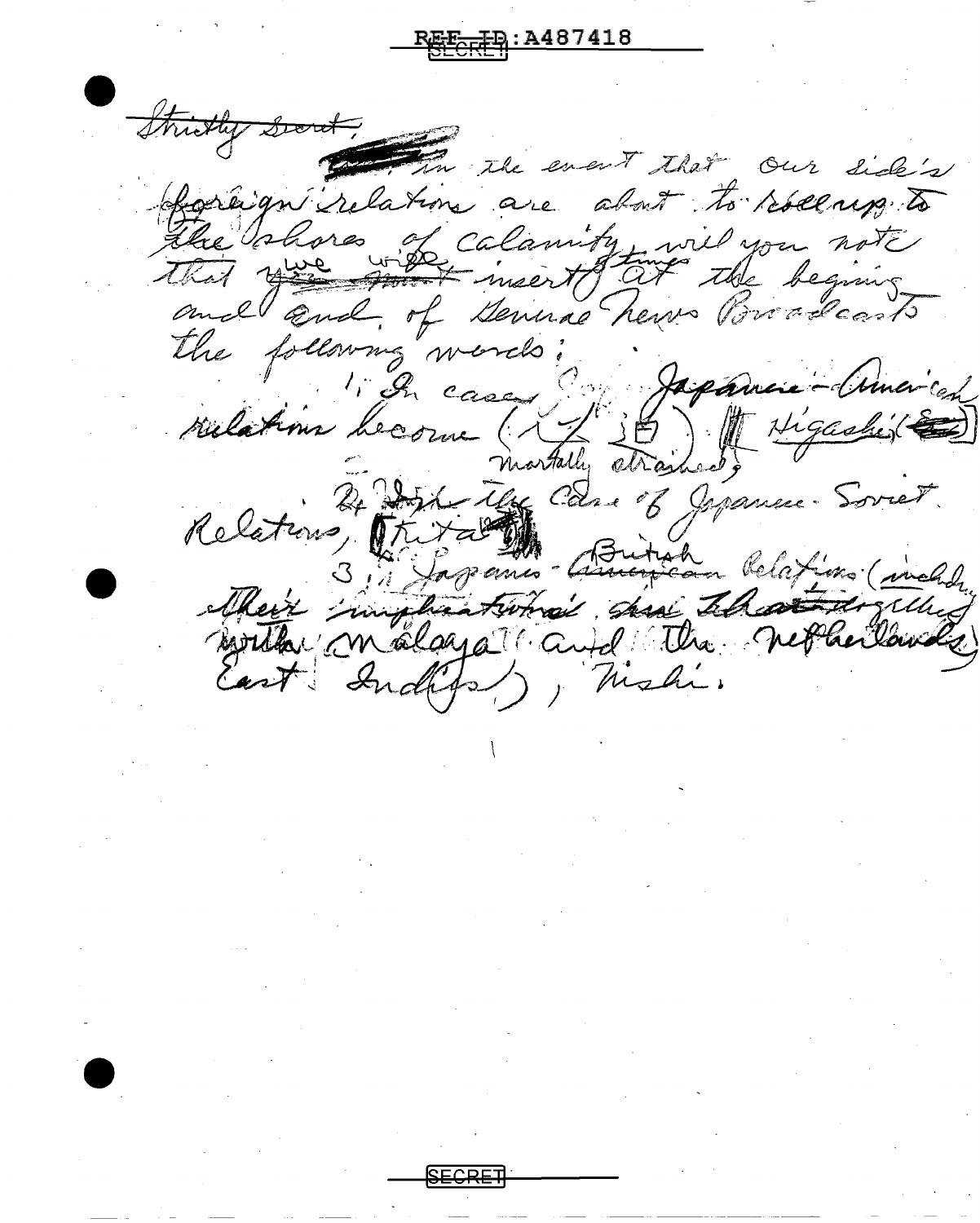**Frem: Tokyo<br>Te : Washington**  $19$  November  $1941$ (Jl9)

 $\left\vert \right\vert$ 

Circular  $#2354$ 

When our diplomatic relations are becoming dangereus, we will add the fellowing at the beginning and end of our general intelligence broadcasts:

> (1) If it is Japan-U.S. relations.  $"$ HIGASHI"

'I

- (2) Japan-Russia relations, "KITA".  $N_{\rm out}$
- (3) Japan-British relations, (in-<br>cluding Thai, Malaya and N.E.I.), "NISHI".  $w$ est

and included at beginning and end. The above will be repeated five times

Relay to Rio de Janeiro, Buenos Aires, Mex1ee City, San Francisco.

-----.....-------------------------------------



From Copy in Kert Ellend M.J.; Key furnished by British (Navy says

Singapore to London to Wash. on  $24$  lov  $41$ ) Signed F.

 $(Y)$  Navy Trans. 11-26-41 (S)

 $(1044)$ Safford fold we the "unids ensuited mage came in our night 3-4 Dec + he saw it about pointie NICEBSHI, pointine NISM. Mars. was in Detrueen Japan a V.S., Japan & Copear Britain; no break hickness Japan & Ressie.

SIS 25392 JD-1: 6850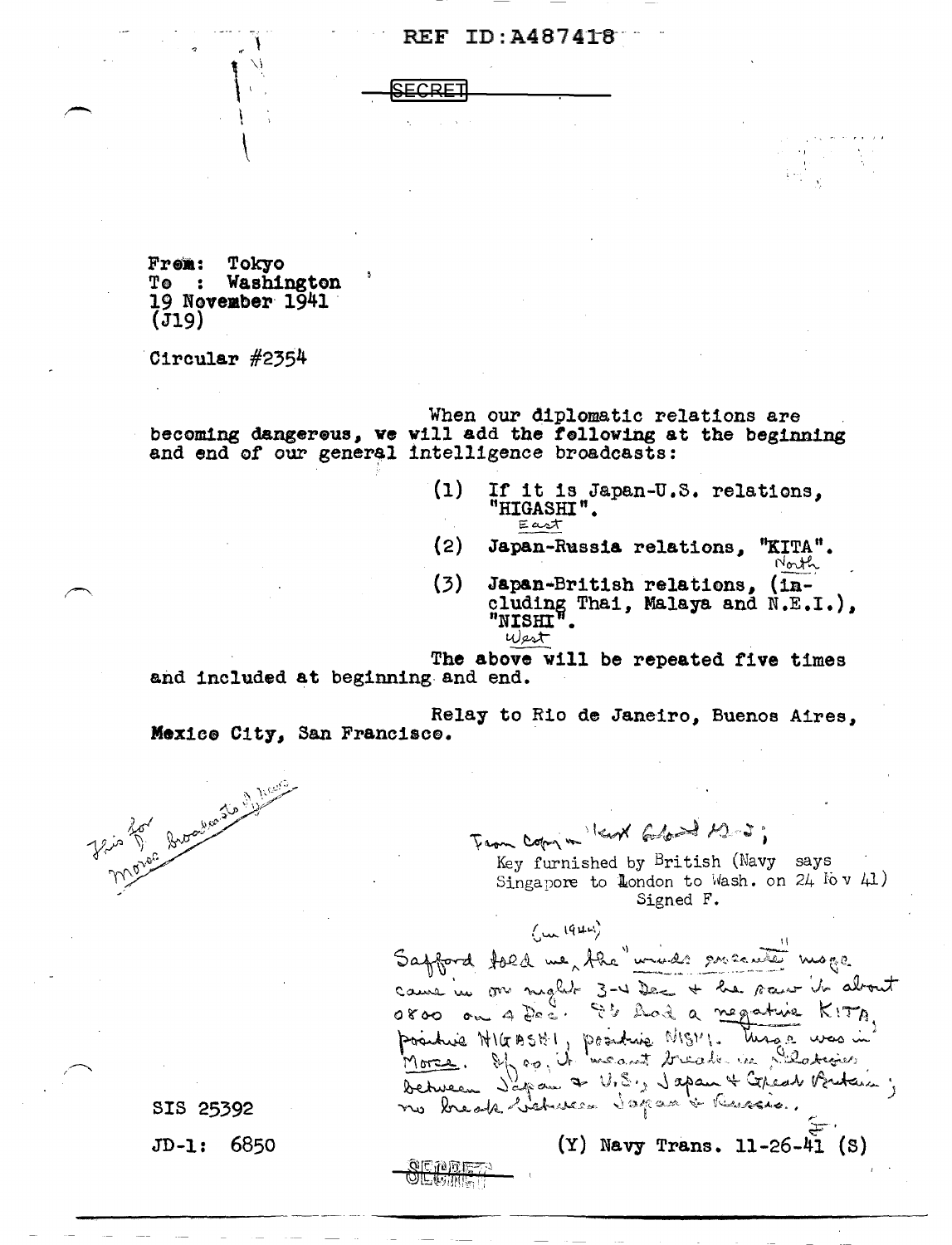**SECRET** 

From: Tokyo<br>To : Washington<br>19 November 1941  $(J19)$ 

 $\cdot$   $\cdot$ 

 $\overline{1}$ 

- Circular #2354

When our diplomatic relations are becoming dangerous, we will add the following at the beginning and end of our general intelligence broadcasts:

- $(1)$ If it is Japan-u.s. relations, "HIGASHI". .
- (2) Japan-Russia relations, "KITA".
- (3) Japan-British relations, (in- cluding Thai, Malaya and N.E.I.),  $"$ NISHI $"$ .

The above will be repeated five times and included at beginning and end.

Relay to Rio de Janeiro, Buenos Aires, Mexico City, San Francisco.

SIS 25392 JD-1: 6850

(Y) Navy Trans. 11-26-41 (S)